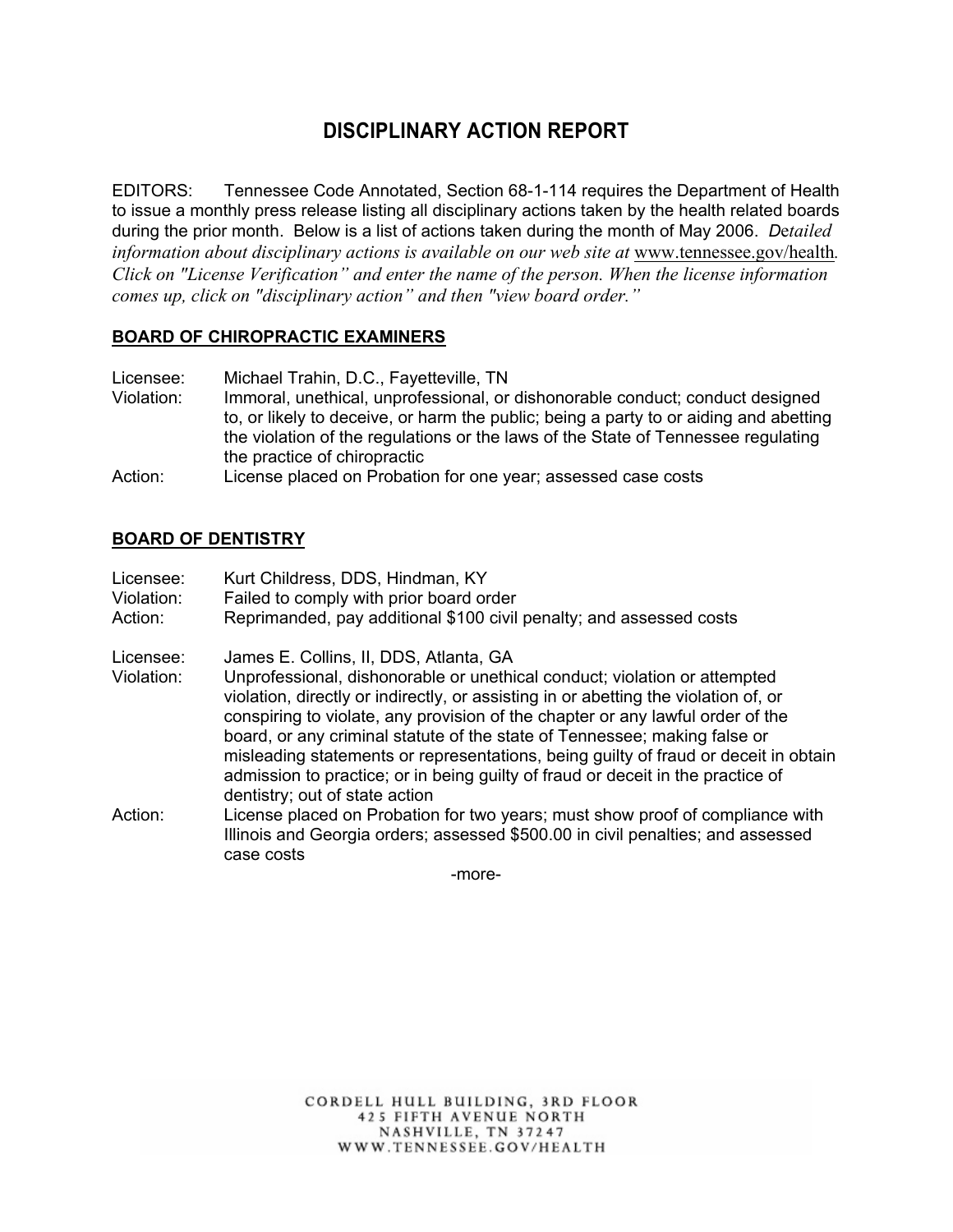| Licensee:<br>Violation:<br>Action:  | Sandra S. Davis, RDA, Hixson, TN<br>Practicing without a valid license<br>Reprimanded; assessed \$500 in civil penalties; and assessed case costs                                                                                                                                                                                                                                                                                                                                                                                                                                                                                                                                                                                                                                                                                                                                                                                                                                                                                                                                                                                                                                                                                                                                                                                                                                                                 |
|-------------------------------------|-------------------------------------------------------------------------------------------------------------------------------------------------------------------------------------------------------------------------------------------------------------------------------------------------------------------------------------------------------------------------------------------------------------------------------------------------------------------------------------------------------------------------------------------------------------------------------------------------------------------------------------------------------------------------------------------------------------------------------------------------------------------------------------------------------------------------------------------------------------------------------------------------------------------------------------------------------------------------------------------------------------------------------------------------------------------------------------------------------------------------------------------------------------------------------------------------------------------------------------------------------------------------------------------------------------------------------------------------------------------------------------------------------------------|
| Licensee:<br>Violation:             | James A. Dick, DDS, Chattanooga, TN<br>Unprofessional, dishonorable or unethical conduct; violation or attempted violation,<br>directly or indirectly, or assisting in or abetting the violation of, or conspiring to<br>violate, any provision of the chapter or any lawful order of the board, or any<br>criminal statute of the state of Tennessee; gross malpractice, or a pattern of<br>continued or repeated malpractice, ignorance, negligence or incompetence in the<br>course of professional practice                                                                                                                                                                                                                                                                                                                                                                                                                                                                                                                                                                                                                                                                                                                                                                                                                                                                                                   |
| Action:                             | License suspended for six months to be stayed as long as he is in compliance;<br>license on Probation for five years; must meet certain terms and conditions;<br>assessed case costs                                                                                                                                                                                                                                                                                                                                                                                                                                                                                                                                                                                                                                                                                                                                                                                                                                                                                                                                                                                                                                                                                                                                                                                                                              |
| Licensee:<br>Violation:             | Angela C. Elder, RDA, Knoxville, TN<br>Unprofessional, dishonorable or unethical conduct; violation or attempted violation,<br>directly or indirectly, or assisting in or abetting the violation of, or conspiring to<br>violate, any provision of the chapter or any lawful order of the board, or any<br>criminal statute of the state of Tennessee; making or signing in one's professional<br>capacity any certificate that is know to be false at the time one makes or signs<br>such certificate                                                                                                                                                                                                                                                                                                                                                                                                                                                                                                                                                                                                                                                                                                                                                                                                                                                                                                            |
| Action:                             | License placed on Probation for five years; must complete Ethics course; assessed<br>\$500.00 in civil penalties; and assessed case costs                                                                                                                                                                                                                                                                                                                                                                                                                                                                                                                                                                                                                                                                                                                                                                                                                                                                                                                                                                                                                                                                                                                                                                                                                                                                         |
| Licensee:<br>Violation:<br>Actions: | Edward B. Elkins, DDS, Cowan, TN<br>Unprofessional, dishonorable or unethical conduct; violation or attempted violation,<br>directly or indirectly, or assisting in or abetting the violation of, or conspiring to<br>violate, any provision of the chapter or any lawful order of the board, or any<br>criminal statute of the state of Tennessee; gross malpractice, or a pattern of<br>continued or repeated malpractice, ignorance, negligence or incompetence in the<br>course of professional practice; habitual intoxication or personal misuse of any<br>drugs or the use of intoxicating liquors, narcotics, controlled substances or other<br>drugs or stimulants in such manner as to adversely affect the person's ability to<br>practice dentistry; dispensing, prescribing or otherwise distributing any controlled<br>substance or any drug not in the course of professional practice, or not in good<br>faith to relieve pain and suffering, or not to cure an ailment, physical infirmity or<br>disease; engaging in the practice of dentistry when mentally or physically unable to<br>safely do so; conducting the practice of dentistry so as to permit directly or<br>indirectly an unlicensed person to perform services or work that can be done<br>legally only by licensed persons; prescribing violations<br>License Suspended for no less than six months; thereafter to be placed on |
|                                     | Probation for a period of five years if certain terms and conditions are met;<br>assessed \$16,500 in civil penalties; and assessed case costs                                                                                                                                                                                                                                                                                                                                                                                                                                                                                                                                                                                                                                                                                                                                                                                                                                                                                                                                                                                                                                                                                                                                                                                                                                                                    |
| Licensee:<br>Violation:             | Christine L. Getman, DDS, Cordova, TN<br>Unprofessional, dishonorable or unethical conduct; gross malpractice, or a pattern<br>of continued or repeated malpractice, ignorance, negligence or incompetence in<br>the course of professional practice; violation of reporting requirements                                                                                                                                                                                                                                                                                                                                                                                                                                                                                                                                                                                                                                                                                                                                                                                                                                                                                                                                                                                                                                                                                                                         |
| Action:                             | Reprimanded; assessed \$3,000 in civil penalties<br>-more-                                                                                                                                                                                                                                                                                                                                                                                                                                                                                                                                                                                                                                                                                                                                                                                                                                                                                                                                                                                                                                                                                                                                                                                                                                                                                                                                                        |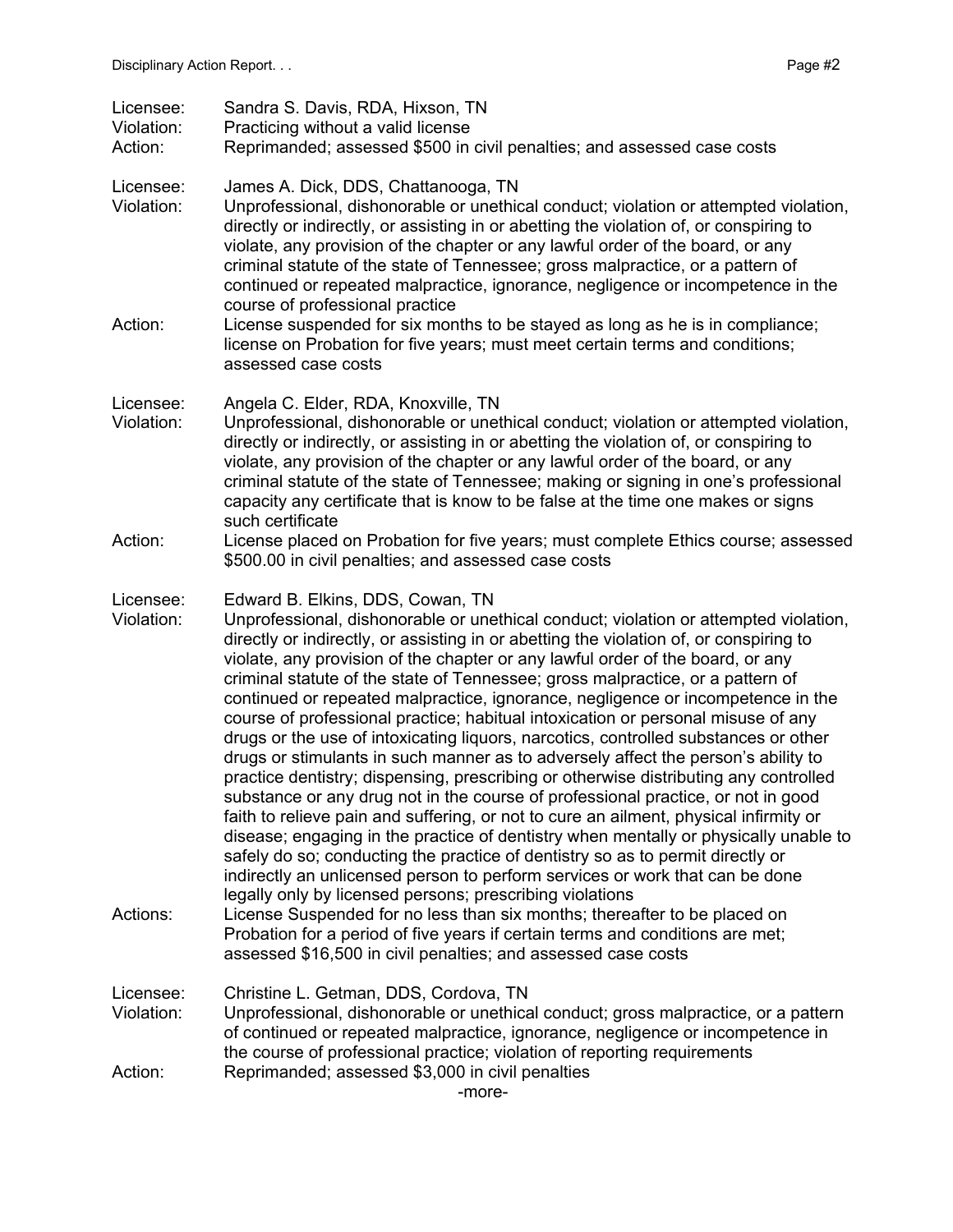Licensee: Wade Harrouff, DDS, Tequesta, FL

Violation: Unprofessional, dishonorable or unethical conduct; out of state action Action: Reprimanded; assessed \$500 in civil penalties; and assessed case costs

Licensee: Philip T. Hutcheson, III, DDS, Knoxville, TN

Violation: Unprofessional, dishonorable or unethical conduct; violation or attempted violation, directly or indirectly, or assisting in or abetting the violation of, or conspiring to violate, any provision of the chapter or any lawful order of the board, or any criminal statute of the state of Tennessee; making false or misleading statements or representations, being guilty of fraud or deceit in obtain admission to practice; or in being guilty of fraud or deceit in the practice of dentistry; gross malpractice, or a pattern of continued or repeated malpractice, ignorance, negligence or incompetence in the course of professional practice; conducting the practice of dentistry so as to permit directly or indirectly an unlicensed person to perform services or work that can be done legally only by licensed persons; delegating professional responsibilities to a person when the licensee delegating such responsibilities knows or has reason to know that such person is not qualified, by training, by experience or by licensure to perform them; failing to maintain an accurate and legible written evaluation and treatment history; prescribing drugs for other than legitimate dental purposes; providing prescriptions for any controlled substances to patients with whom no dentist/patient relationship has been established; failing to exercise reasonable diligence to prevent partners, associates, and employees from engaging in conduct which would violation any provision of the statutes or rules

- Action: License placed on Probation for three years; must complete continuing education; assessed \$5,000 in civil penalties; and assessed case costs
- Licensee: Brian Lowman, RDH, Ooltewah, TN
- Violation: Unprofessional, dishonorable or unethical conduct; violation or attempted violation, directly or indirectly, or assisting in or abetting the violation of, or conspiring to violate, any provision of the chapter or any lawful order of the board, or any criminal statute of the state of Tennessee; failing to avoid interpersonal relationships that could impair professional judgment or risk the possibility of exploiting the confidence of a patient, including committing any act of sexual abuse, misconduct or exploitation related to the licensee's practice; violation of the American Dental Hygienists' Association Code of Ethics Action: License Surrendered; assessed case costs

Licensee: Leshia Mathes, Unlicensed, Knoxville, TN Violation: Practicing without a valid license

Action: Assessed \$500 in civil penalties; and assessed case costs

Licensee: Donald N. Meyers, DDS, Antioch, TN Violation: Permitting unlicensed practice Action: Reprimanded; assessed case costs

Licensee: Mary Roberts, Unlicensed, Knoxville, TN Violation: Practicing without a valid license

Action: Assessed \$1,000 in civil penalties; assessed case costs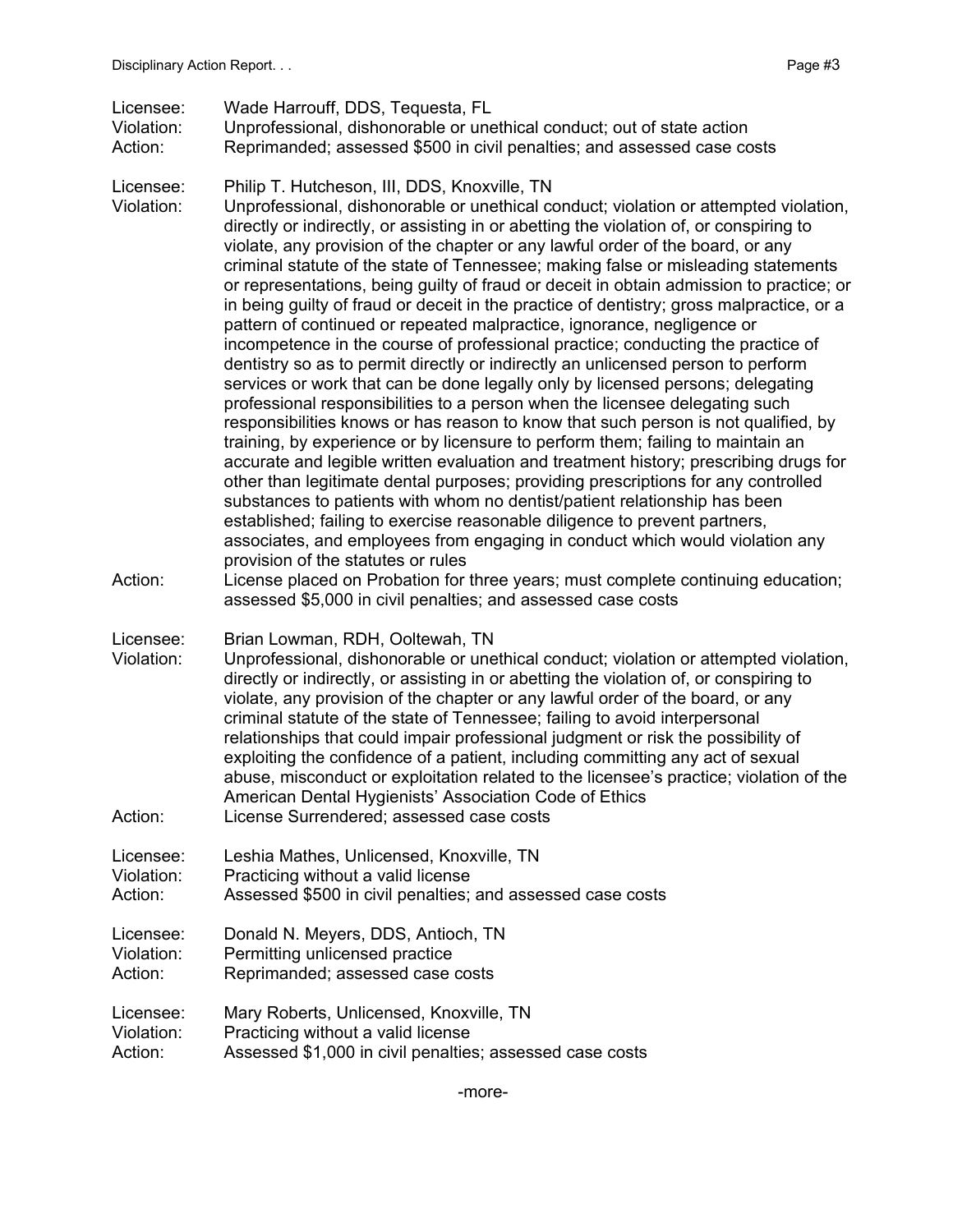| Licensee:<br>Violation:<br>Action: | Sharon Shettlesworth, RDA, Memphis, TN<br>Practicing on an expired license<br>Reprimanded; assessed \$1,000 in civil penalties                                                                                                                                                                                                                                                                                                                                                                                                                                                                                                                                                                                                                                                                                                                                                                                                                                                                                                                                                                      |
|------------------------------------|-----------------------------------------------------------------------------------------------------------------------------------------------------------------------------------------------------------------------------------------------------------------------------------------------------------------------------------------------------------------------------------------------------------------------------------------------------------------------------------------------------------------------------------------------------------------------------------------------------------------------------------------------------------------------------------------------------------------------------------------------------------------------------------------------------------------------------------------------------------------------------------------------------------------------------------------------------------------------------------------------------------------------------------------------------------------------------------------------------|
| Licensee:<br>Violation:<br>Action: | Kim Smiley, DDS, Goodlettsville, TN<br>Unprofessional, dishonorable or unethical conduct; violation or attempted violation,<br>directly or indirectly, or assisting in or abetting the violation of, or conspiring to<br>violate, any provision of the chapter or any lawful order of the board, or any<br>criminal statute of the state of Tennessee<br>Reprimanded; must complete continuing education course; assessed \$1,000 in                                                                                                                                                                                                                                                                                                                                                                                                                                                                                                                                                                                                                                                                |
|                                    | civil penalties; and assessed case costs                                                                                                                                                                                                                                                                                                                                                                                                                                                                                                                                                                                                                                                                                                                                                                                                                                                                                                                                                                                                                                                            |
| Licensee:<br>Violation:<br>Action: | Perry E. Thomas, DDS, Memphis, TN<br>Unprofessional, dishonorable or unethical conduct; violation or attempted violation,<br>directly or indirectly, or assisting in or abetting the violation of, or conspiring to<br>violate, any provision of the chapter or any lawful order of the board, or any<br>criminal statute of the state of Tennessee; making false or misleading statements<br>or representations, being guilty of fraud or deceit in obtain admission to practice; or<br>in being guilty of fraud or deceit in the practice of dentistry<br>License Surrendered; assessed case costs                                                                                                                                                                                                                                                                                                                                                                                                                                                                                                |
|                                    |                                                                                                                                                                                                                                                                                                                                                                                                                                                                                                                                                                                                                                                                                                                                                                                                                                                                                                                                                                                                                                                                                                     |
| Licensee:<br>Violation:<br>Action: | Stephen K. Valadez, DDS, Signal Mountain, TN<br>Unprofessional, dishonorable or unethical conduct; violation or attempted violation,<br>directly or indirectly, or assisting in or abetting the violation of, or conspiring to<br>violate, any provision of the chapter or any lawful order of the board, or any<br>criminal statute of the state of Tennessee; dispensing, prescribing or otherwise<br>distributing any controlled substance or any drug not in the course of professional<br>practice, or not in good faith to relieve pain and suffering, or not to cure an ailment,<br>physical infirmity or disease; practicing or offering to practice beyond the scope<br>permitted by law; prescribing drugs for other than legitimate dental purposes<br>License Surrendered; assessed case costs                                                                                                                                                                                                                                                                                          |
|                                    |                                                                                                                                                                                                                                                                                                                                                                                                                                                                                                                                                                                                                                                                                                                                                                                                                                                                                                                                                                                                                                                                                                     |
| Licensee:<br>Violation:<br>Action: | Ulysses Walls, DDS, Nashville, TN<br>Unprofessional, dishonorable or unethical conduct; practicing on an expired license<br>License placed on Probation for one year; assessed \$1,000 in civil penalties; and<br>assessed case costs                                                                                                                                                                                                                                                                                                                                                                                                                                                                                                                                                                                                                                                                                                                                                                                                                                                               |
| Licensee:<br>Violation:            | Kent White, DDS, Chattanooga, TN<br>Unprofessional, dishonorable or unethical conduct; violation or attempted violation,<br>directly or indirectly, or assisting in or abetting the violation of, or conspiring to<br>violate, any provision of the chapter or any lawful order of the board, or any<br>criminal statute of the state of Tennessee; ; making false or misleading statements<br>or representations, being guilty of fraud or deceit in obtain admission to practice; or<br>in being guilty of fraud or deceit in the practice of dentistry; gross malpractice, or a<br>pattern of continued or repeated malpractice, ignorance, negligence or<br>incompetence in the course of professional practice; habitual intoxication or<br>personal misuse of any drugs or the use of intoxicating liquors, narcotics,<br>controlled substances or other drugs or stimulants in such manner as to adversely<br>affect the person's ability to practice dentistry; dispensing, prescribing or otherwise<br>distributing any controlled substance or any drug not in the course of professional |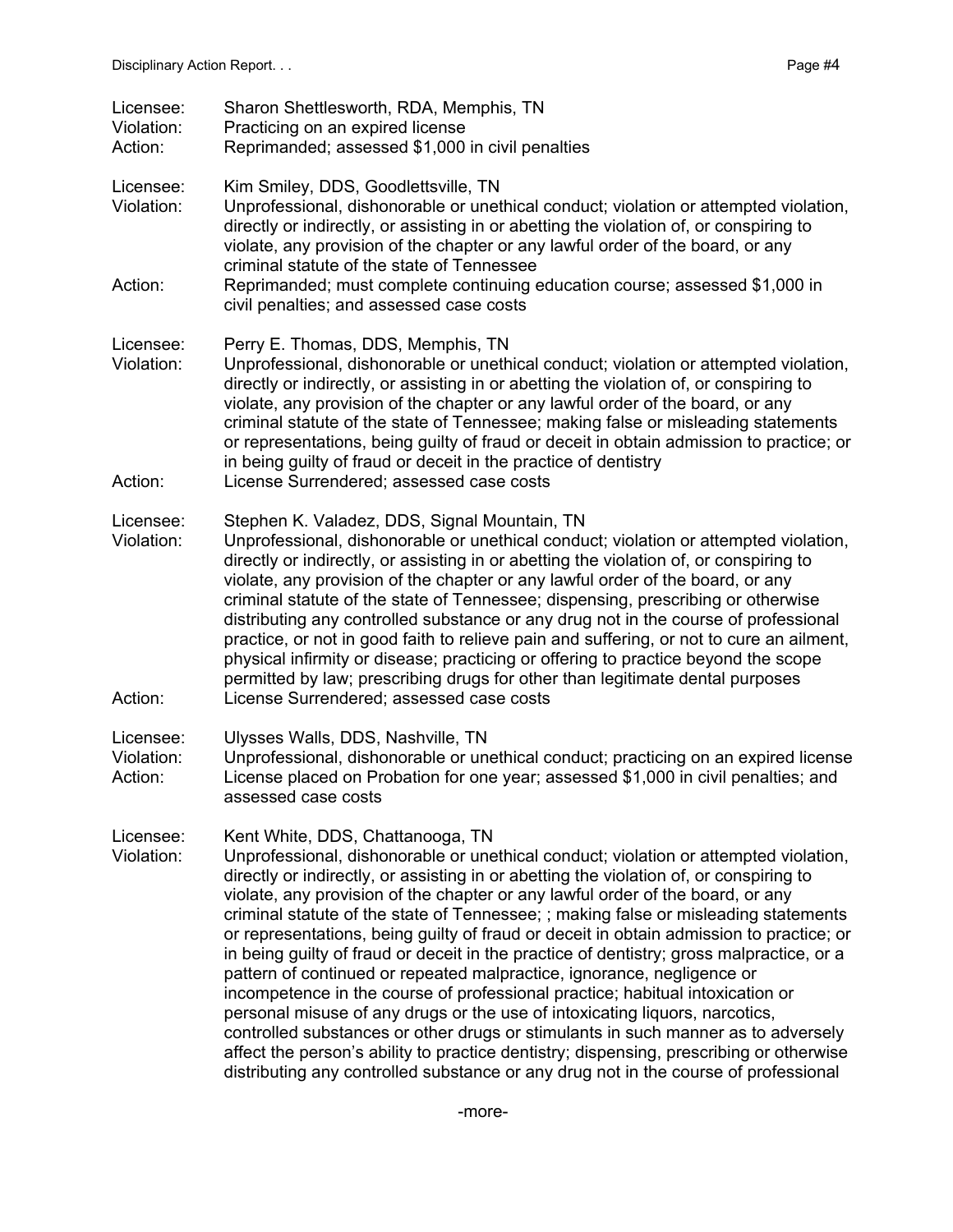practice, or not in good faith to relieve pain and suffering, or not to cure an ailment, physical infirmity or disease; engaging in the practice of dentistry when mentally or physically unable to safely do so

Action: License Surrendered; assessed case costs

#### **BOARD OF MASSAGE LICENSURE**

| Licensee:  | Elizabeth Ferguson, Unlicensed, Winchester, TN                        |
|------------|-----------------------------------------------------------------------|
| Violation: | Practicing without a license                                          |
| Action:    | Assessed \$500 in civil penalties and case costs                      |
| Licensee:  | Phillip and David Gould, d/b/a Gould's Day Spa and Salon, Memphis, TN |
| Violation: | Operating a facility without a license                                |
| Action:    | Assessed \$9,250 in civil penalties; and assessed case costs          |

#### **BOARD OF MEDICAL EXAMINERS**

| Licensee:<br>Violation:<br>Action: | John Byrnes, M.D., Smyrna, TN<br>Unprofessional, dishonorable or unethical conduct; dispensing, prescribing or<br>otherwise distributing any controlled substance or any other drug not in the course<br>of professional practice, or not in good faith to relieve pain and suffering, or not to<br>cure an ailment, physical infirmity or disease, or in amounts and/or durations not<br>medically necessary, advisable or justified for a diagnosed condition.<br>License placed on Probation for five years; must meet certain terms and<br>conditions; assessed \$3,000 in civil penalties; and assessed case costs |
|------------------------------------|-------------------------------------------------------------------------------------------------------------------------------------------------------------------------------------------------------------------------------------------------------------------------------------------------------------------------------------------------------------------------------------------------------------------------------------------------------------------------------------------------------------------------------------------------------------------------------------------------------------------------|
| Licensee:<br>Violation:<br>Action: | Richard Daley, M.D., Phoenix, AZ<br>Out of state action<br>Reprimanded                                                                                                                                                                                                                                                                                                                                                                                                                                                                                                                                                  |
| Licensee:<br>Violation:<br>Action: | Helmut Harnisch, M.D., Lewisburg, TN<br>Dispensing, prescribing or otherwise distributing any controlled substance or any<br>other drug not in the course of professional practice, or not in good faith to relieve<br>pain and suffering, or not to cure an ailment, physical infirmity or disease, or in<br>amounts and/or durations not medically necessary, advisable or justified for a<br>diagnosed condition<br>Reprimanded; must complete continuing education courses; assessed case costs                                                                                                                     |
| Licensee:<br>Violation:<br>Action: | Bruce E. January, M.D., Houston, TX<br><b>Violation of Board Order</b><br>Assessed \$1,000 in civil penalties; and assessed case costs                                                                                                                                                                                                                                                                                                                                                                                                                                                                                  |
| Licensee:<br>Violation:<br>Action: | Lonnie W. Litchfield, M.D., Fitzgerald, GA<br>Out of State action<br>License placed on Probation to run concurrent with Oklahoma order; must comply<br>with the terms and conditions of Oklahoma order; assessed \$1,000 in civil<br>penalties; and assessed case costs                                                                                                                                                                                                                                                                                                                                                 |
| Licensee:<br>Violation:<br>Action: | Travis Roberson, M.D., Church Hill, TN<br>Engaging in the practice of medicine when mentally or physically unable to do so<br>License voluntarily retired; assessed case costs<br>-more-                                                                                                                                                                                                                                                                                                                                                                                                                                |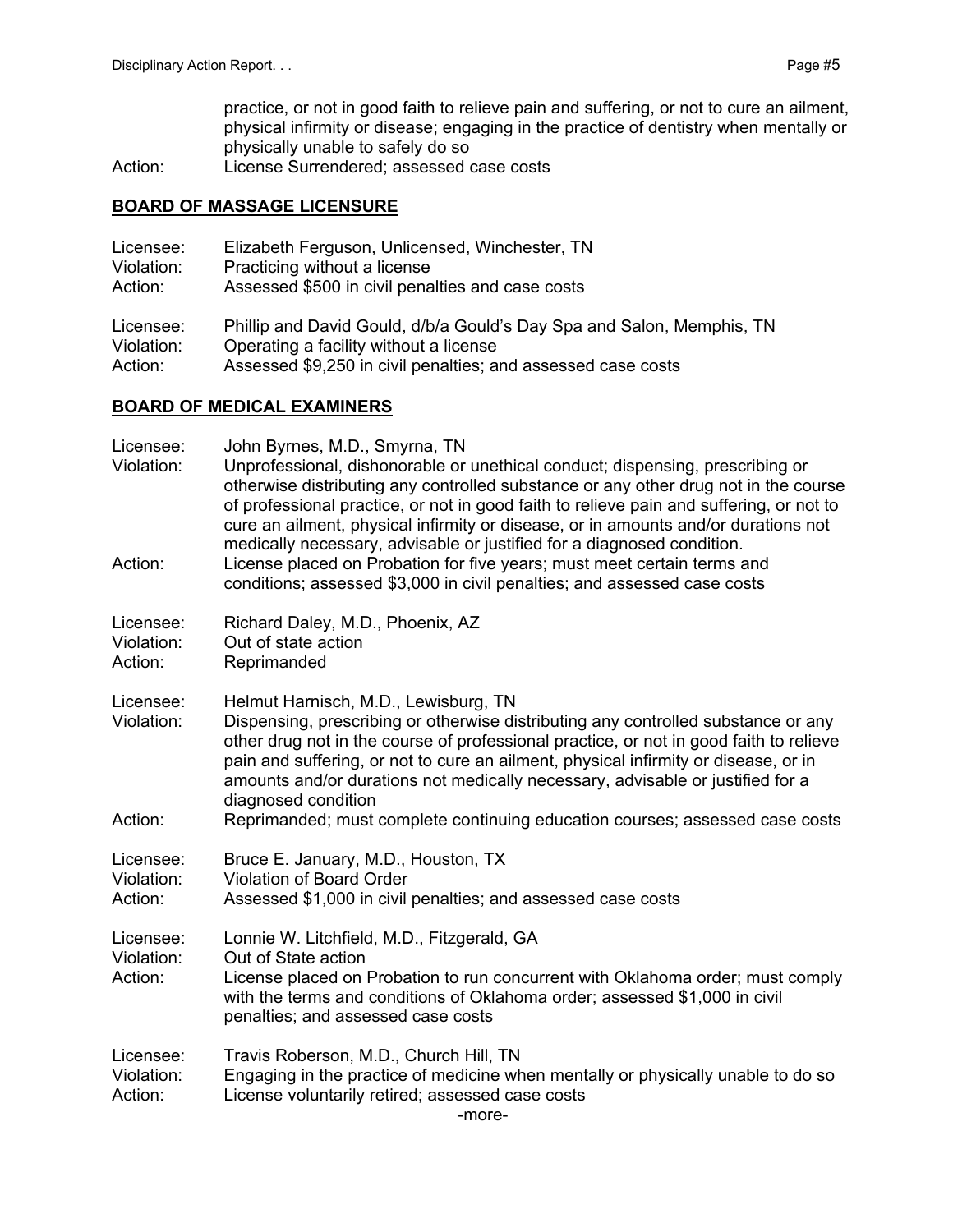| Licensee:<br>Violation:            | Ira Saposnik, M.D., Nashville, TN<br>Unprofessional, dishonorable or unethical conduct; conviction of a felony,<br>conviction of any offense under state or federal drug laws, or conviction of any<br>offense involving moral turpitude                                                                                                                                                                                                    |
|------------------------------------|---------------------------------------------------------------------------------------------------------------------------------------------------------------------------------------------------------------------------------------------------------------------------------------------------------------------------------------------------------------------------------------------------------------------------------------------|
| Action:                            | License Surrendered; assessed \$1,000 in civil penalties; and assessed case costs                                                                                                                                                                                                                                                                                                                                                           |
| Licensee:<br>Violation:            | Audrey Smith, M.D., Knoxville, TN<br>Dispensing, prescribing or otherwise distributing any controlled substance or any<br>other drug not in the course of professional practice, or not in good faith to relieve<br>pain and suffering, or not to cure an ailment, physical infirmity or disease, or in<br>amounts and/or durations not medically necessary, advisable or justified for a<br>diagnosed condition; medical record violations |
| Action:                            | License placed on Probation for four years; must meet certain terms and<br>conditions; assessed case costs                                                                                                                                                                                                                                                                                                                                  |
| Licensee:<br>Violation:<br>Action: | Samuel Westerfield, M.D., Lancaster, OH<br>Unprofessional, dishonorable or unethical conduct; violation of board order<br>License Revoked; assessed case costs                                                                                                                                                                                                                                                                              |

## **BOARD OF RESPIRATORY CARE**

- Licensee: Silvia Cole, RRT, Joelton, TN
- Violation: Immoral, unethical, unprofessional or dishonorable conduct; performing blood gas analysis without an endorsement
- Action: License placed on Probation for one year; assessed \$2,500 in civil penalties; and assessed case costs
- Licensee: Cynthia D. Miller, RRT, Nashville, TN
- Violation: Habitual intoxication or personal misuse of narcotics, controlled substances or any other drugs or the use of alcoholic beverages or stimulants in such manner as to adversely affect the person's ability to practice respiratory care; engaging in the practice of respiratory care when mentally or physically unable to safely do so; any other unprofessional or unethical conduct specified in the rules
- Action: Suspended until she enters contract with the Tennessee Professional Assistance Program, thereafter to be placed on Probation to run concurrent with contract; assessed case costs

## **BOARD OF SOCIAL WORKER CERTIFICATION & LICENSURE**

- Licensee: David M. McElroy, LCSW, Mount Juliet, TN
- Violation: Fraud or deceit in procuring or attempting to procure a certificate or license, and presenting to the board dishonest or fraudulent evidence of qualification; unprofessional, dishonorable, and unethical conduct; conduct reflecting unfavorably upon the profession of social work
- Action: License Suspended for no less than two years; assessed case costs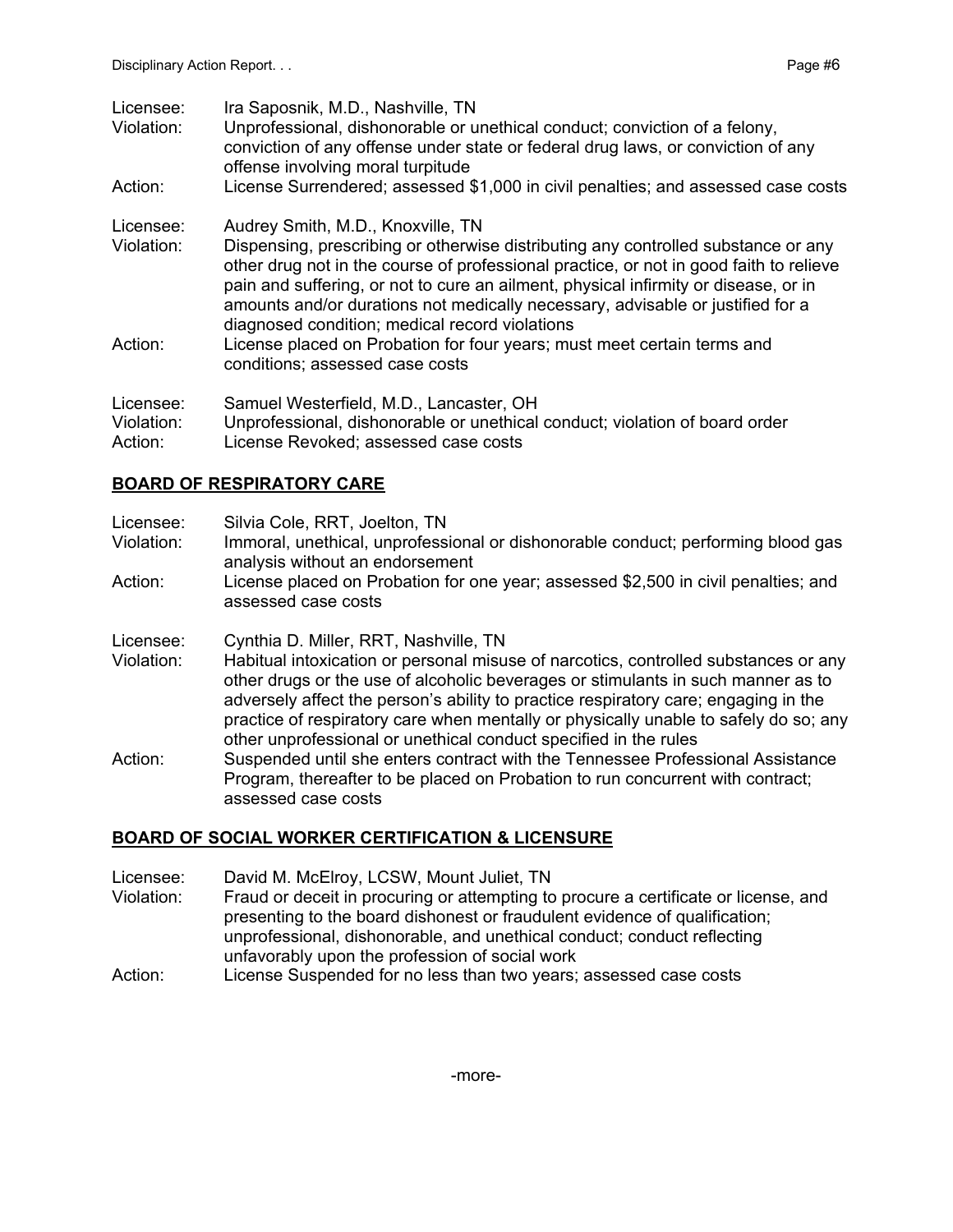## **BOARD OF VETERINARY MEDICAL EXAMINERS**

| Licensee:<br>Violation: | Randy Cooke, DVM, Sparta, TN<br>Unprofessional or unethical conduct; or engaging in practices in connection with<br>the practice of veterinary medicine which are in violation of the standards of<br>professional conduct                                                                                                                                                                                                            |
|-------------------------|---------------------------------------------------------------------------------------------------------------------------------------------------------------------------------------------------------------------------------------------------------------------------------------------------------------------------------------------------------------------------------------------------------------------------------------|
| Action:                 | Assessed \$1,000 in civil penalties and assessed case costs                                                                                                                                                                                                                                                                                                                                                                           |
| Licensee:<br>Violation: | Timothy Dalpiaz, DVM, Johnson City, TN<br>Unprofessional or unethical conduct; or engaging in practices in connection with<br>the practice of veterinary medicine which are in violation of the standards of<br>professional conduct                                                                                                                                                                                                  |
| Action:                 | License placed on Probation for three years; must complete additional continuing<br>education and appear before the board annually; assessed case costs                                                                                                                                                                                                                                                                               |
| Licensee:<br>Violation: | Mark Roberts, DVM, Readyville, TN<br>Unprofessional or unethical conduct; or engaging in practices in connection with<br>the practice of veterinary medicine which are in violation of the standards of<br>professional conduct                                                                                                                                                                                                       |
| Action:                 | License placed on Probation for five years; must practice under the supervision of<br>a Veterinarian, must appear before the board annually; assessed \$300 in civil<br>penalties; and assessed case costs                                                                                                                                                                                                                            |
| Licensee:<br>Violation: | Joseph Tabery, DVM, Knoxville, TN<br>Willful or repeated violation of any statute or rule of the board; Unprofessional or<br>unethical conduct; or engaging in practices in connection with the practice of<br>veterinary medicine which are in violation of the standards of professional conduct;<br>conduct reflecting unfavorably upon the profession of veterinary medicine; practice<br>in a facility without a premises permit |
| Action:                 | Assassed \$900 in civil penalties: and assassed case costs                                                                                                                                                                                                                                                                                                                                                                            |

#### Action: Assessed \$900 in civil penalties; and assessed case costs

## **MAY ABUSE REGISTRY PLACEMENTS**

| Individual: | LaDonna Allison, CNA, Springhill, TN                    |
|-------------|---------------------------------------------------------|
| Violation:  | Misappropriation                                        |
| Action:     | Placed on Abuse Registry, CNA Certification Revoked     |
| Individual: | Toronika Bullock, Direct Care Staff Member, Memphis, TN |
| Violation:  | <b>Physical Abuse/Neglect</b>                           |
| Action:     | <b>Placed on Abuse Registry</b>                         |
| Individual: | Kristy S. Carrington, RN, Jefferson City, TN            |
| Violation:  | <b>Physical Abuse</b>                                   |
| Action:     | Placed on Abuse Registry                                |
| Individual: | Raven Epperson, Direct Care Staff Member, Bartlett, TN  |
| Violation:  | Neglect/Verbal Abuse                                    |
| Action:     | Placed on Abuse Registry                                |
| Individual: | Amber Hazelwood, CNA, Spring City, TN                   |
| Violation:  | Misappropriation                                        |